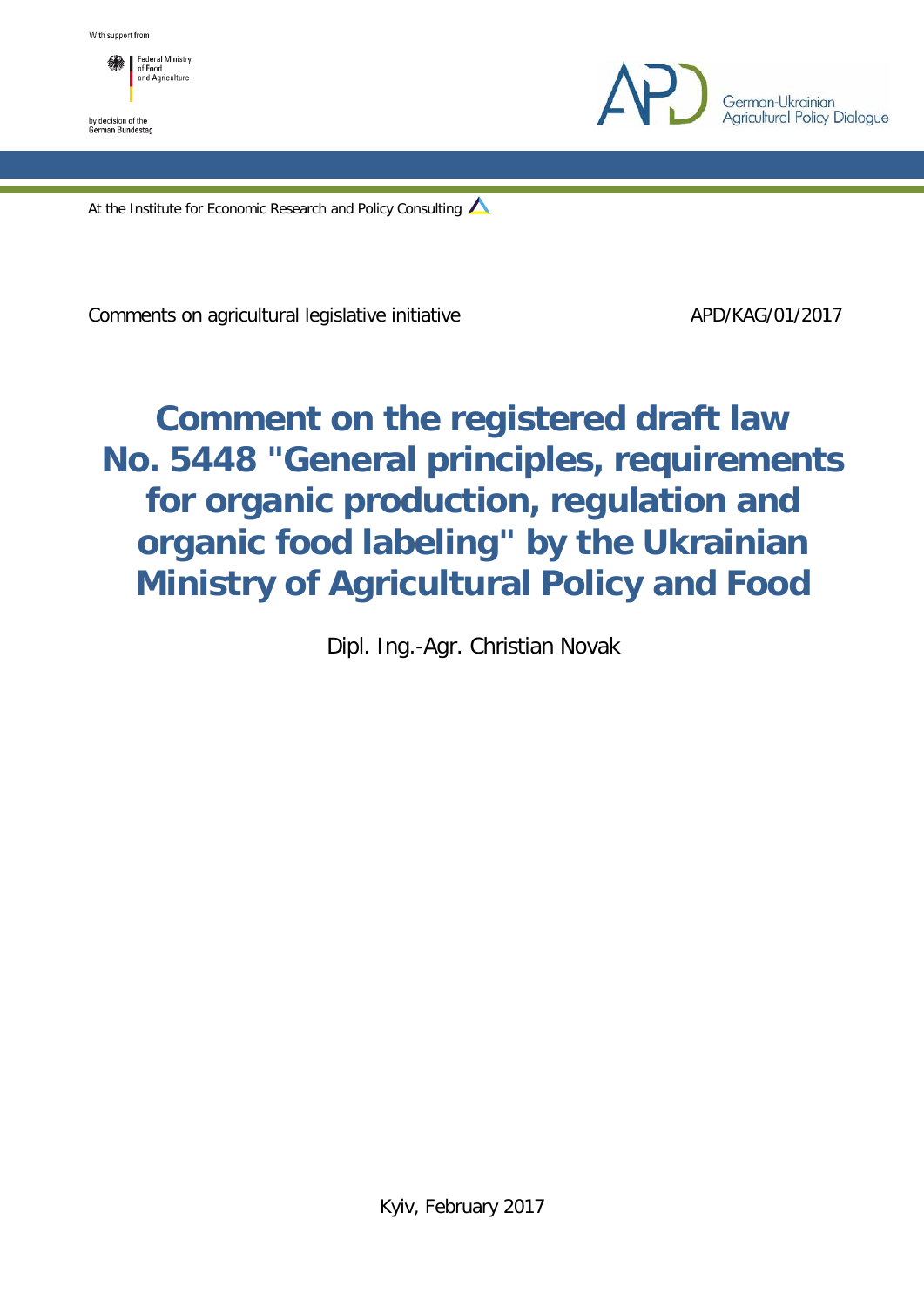# **About the Project "German-Ukrainian Agricultural Policy Dialogue" (APD)**

The project German-Ukrainian Agricultural Policy Dialogue (APD) started 2006 and is supported up to 2018 by the Federal Ministry of Food and Agriculture of Germany (BMEL). On behalf of BMEL, it is carried out by the mandatary, GFA Consulting Group GmbH, and a working group consisting of IAK AGRAR CONSULTING GmbH (IAK), Leibniz-Institut für Agrarentwicklung in Transformationsökonomien (IAMO) and AFC Consultants International GmbH. Project executing organization is the Institute of Economic Research and Policy Consulting in Kyiv. The APD cooperates with the BVVG Bodenverwertungs- und -verwaltungs GmbH on the implementation of key components related to the development of an effective and transparent land administration system in Ukraine. Beneficiary of the project is the Ministry of Agrarian Policy and Food of Ukraine.

In accordance with the principles of market economy and public regulation, taking into account the potentials, arising from the EU-Ukraine Association Agreement, the project aims at supporting Ukraine in the development of sustainable agriculture, efficient processing industries and enhancing its competitiveness on the world market. With regard to the above purpose, mainly German, but also East German and international, especially EU experience are provided by APD when designing the agricultural policy framework and establishing of relevant institutions in the agriculture sector of Ukraine.



www.apd-ukraine.de

## **Author:**

Dipl. Ing.-Agr. Christian Novak christian.novak@web.de

<sup>© 2017</sup> German-Ukrainian Agricultural Policy Dialogue All rights reserved.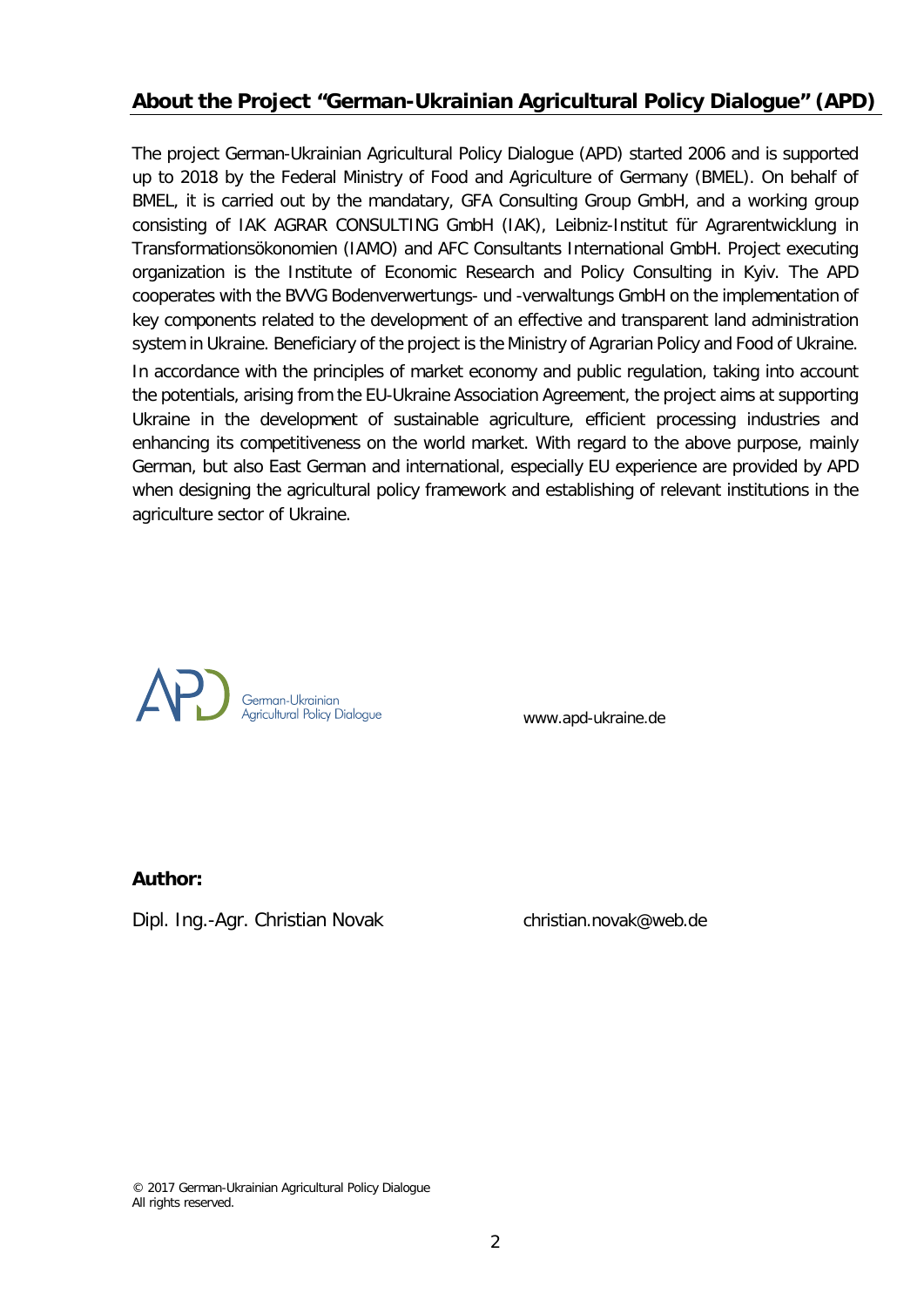# **CONTENT**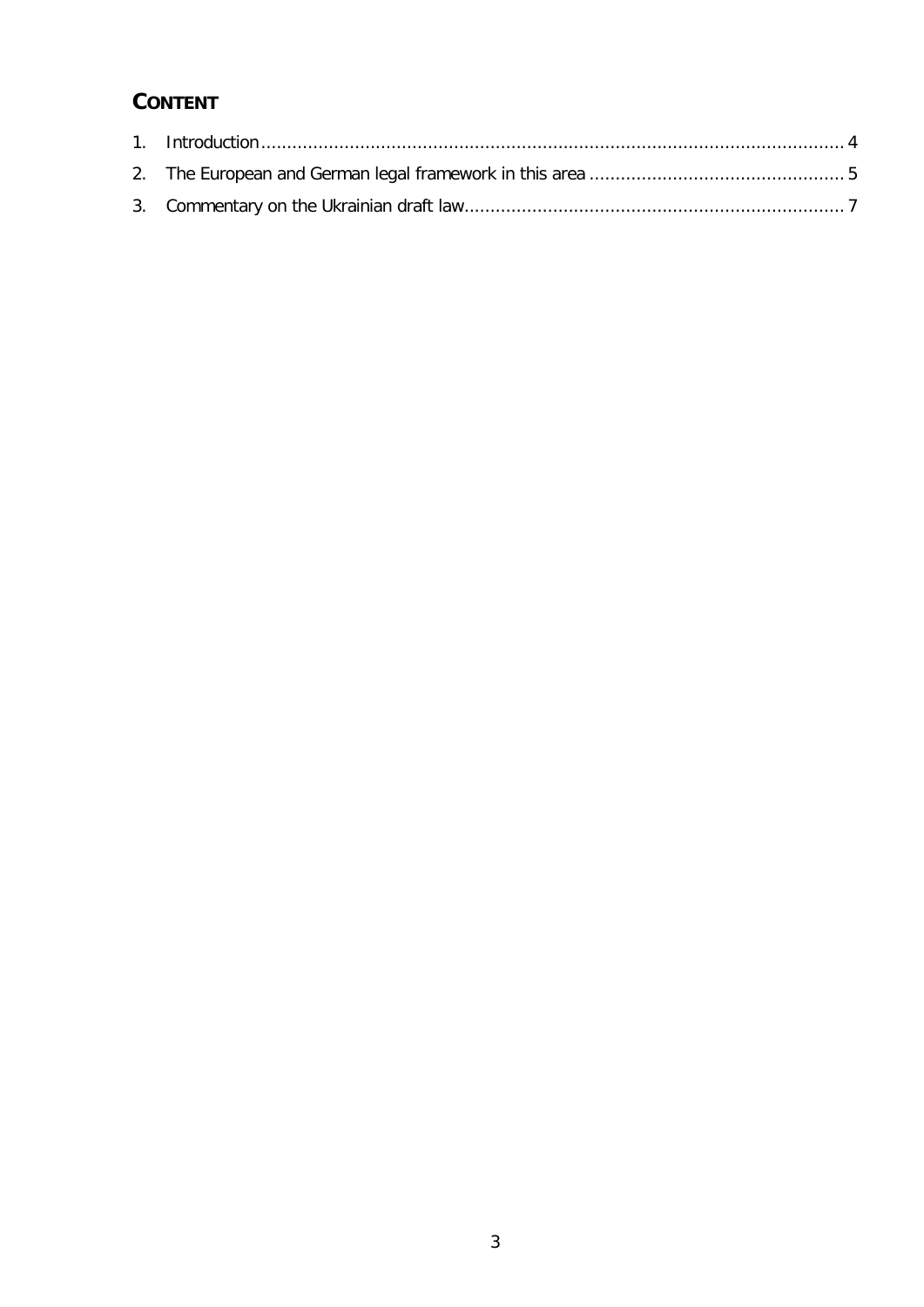# <span id="page-3-0"></span>**1. INTRODUCTION**

On January 9, 2014 Law No 425-VII "about production and processing of organic products and raw materials" was established. The Act defines legal and economic principles of organic production, regulates the processing of organic raw materials and organic products. It is intended to ensure the proper functioning of the market for organic products and to determine the necessary control and supervisory measures in this area. So far this law has not been accomplished by appropriate implementing regulations. Questions with regards to the harmonization with EU regulations remain unresolved.

In August 2016, the Ukrainian Ministry of Agricultural Policy and Food announced that a draft law on the implementation of organic farming regulations and the handling and labeling of organic products has been submitted to the Ukrainian parliament (Verkhovna Rada) for examination. The draft law "General principles, requirements for organic production, regulation and organic food labeling" was registered in the parliament under number 5448.

Against this background, this basic draft no. 5448 is to be compared and commented against comparable legal frameworks of the European Union and especially the laws and regulations applied in Germany. The following statements refer to the draft Ukrainian Basic Law on Organic Farming, available to the author (use as short-term expert) in English version.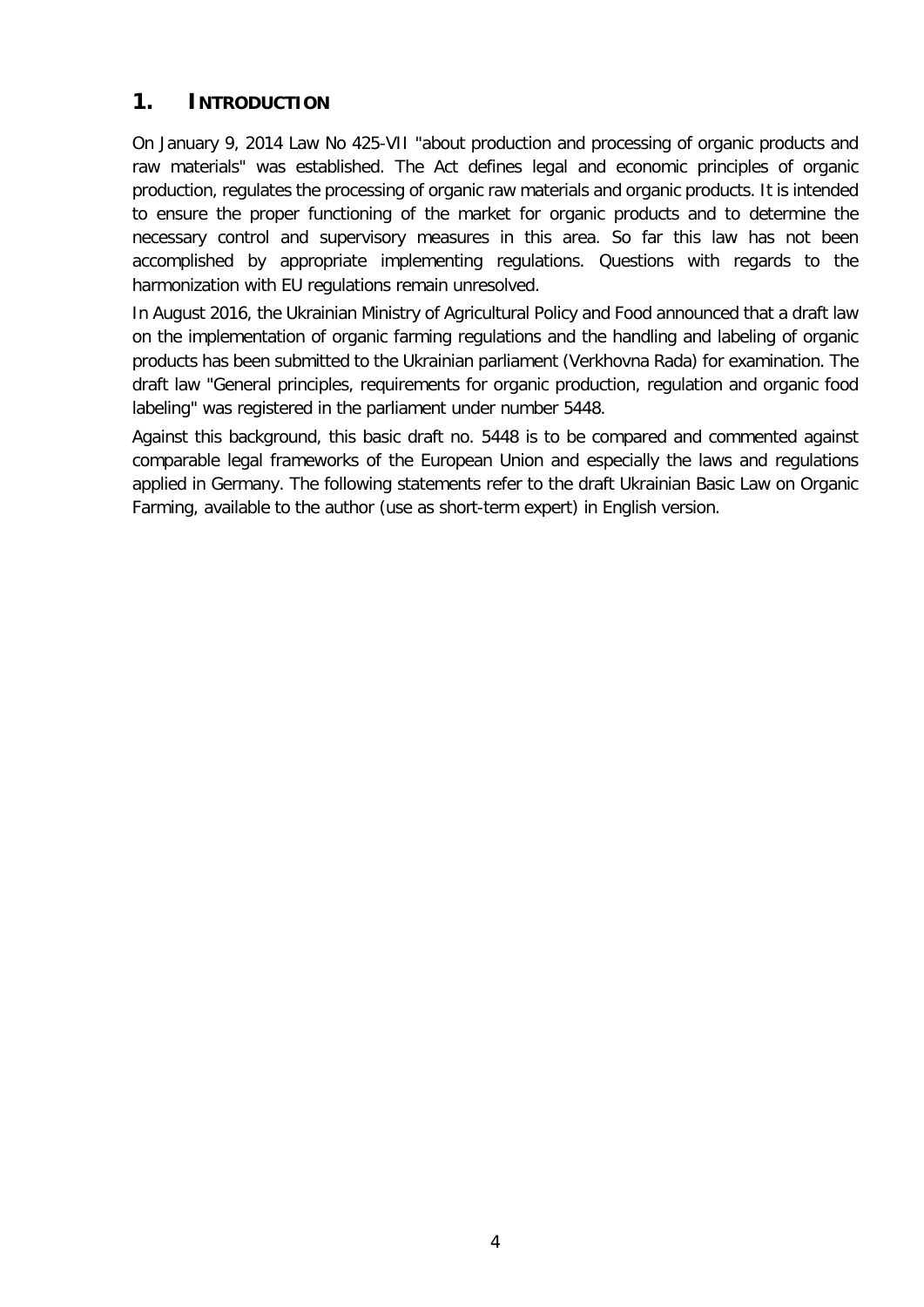# <span id="page-4-0"></span>**2. THE EUROPEAN AND GERMAN LEGAL FRAMEWORK IN THIS AREA**

In Europe, organic farming is subject to the Basic Regulation (EC) No 834/2007, its implementing regulations (EC) No 889/2008 and (EC) No 1235/2008 and its amendments and annexes (in 2008 and 2011). Several member states established additional national laws to implement the above mentioned EC organic regulations.

The first European Union organic regulation was established in 1991 to take account of the fact that food products, produced as organic products, were no longer directly purchased just in farmers' markets but found their ways into the shelves of supermarkets. The setup of a legal framework has significantly contributed to an increasing consumer confidence and positive market development.

The EC organic regulation aims to cover all aspects that are essential for the compliance according to the principles of organic farming and the integrity of organic products. The relevant parties (producers, processors, traders, transporters, exporters, importers, certification or inspection bodies, control authorities, national competent authorities, indirectly also accreditation bodies, manufacturers of means of transport, service providers, exporting third countries, the European Commission, the Council of Ministers of the European Union and the European Parliament) and their individual roles and/or responsibilities with regards to organic production, processing, marketing, transport and distribution have been explained.

Every step of the entire process is defined:

- **1** legislative development and adaptation by the European Commission, Council, Parliament and Member States;
- **2** control, monitoring, certification, issuing of certificates (organic certificates), withdrawal of certifications and product de-certifications for eco-companies by certification bodies, inspection bodies or control authorities; recognition, monitoring and withdrawal of authorizations for certification bodies or inspection bodies in the individual EU member states by the respective national competent authorities or in third countries by the European Commission;
- **3** accreditation of approved certification bodies within the EU and in third countries through accreditation bodies according to ISO 17065
- **4** recognition and monitoring of third countries with equivalent organic production and control standards or the withdrawal of such recognition by the European Commission;
- **5** exchange of information between operators, certification bodies or inspection bodies and authorities
- **6** cross-references to other relevant regulations, e.g. general control regulation, labelling regulation for genetically modified organisms (GMO) and its feedback to the organic certification / control system;
- **7** global monitoring of the system by the European Commission, the European Court of Auditors and also by the EU Parliament and the Council.

In the Federal Republic of Germany, control, monitoring, certification, issuing of certificates (organic certificates), withdrawal of operating certificates and product de-certifications for organic operations are carried out by private certification bodies ("System A"). The approval, monitoring and withdrawal of authorizations for these inspection bodies are in the responsibility of the German federal authority and, due to the clear division of tasks within the federal structure of Germany, with the certain authorities of the respective federal states.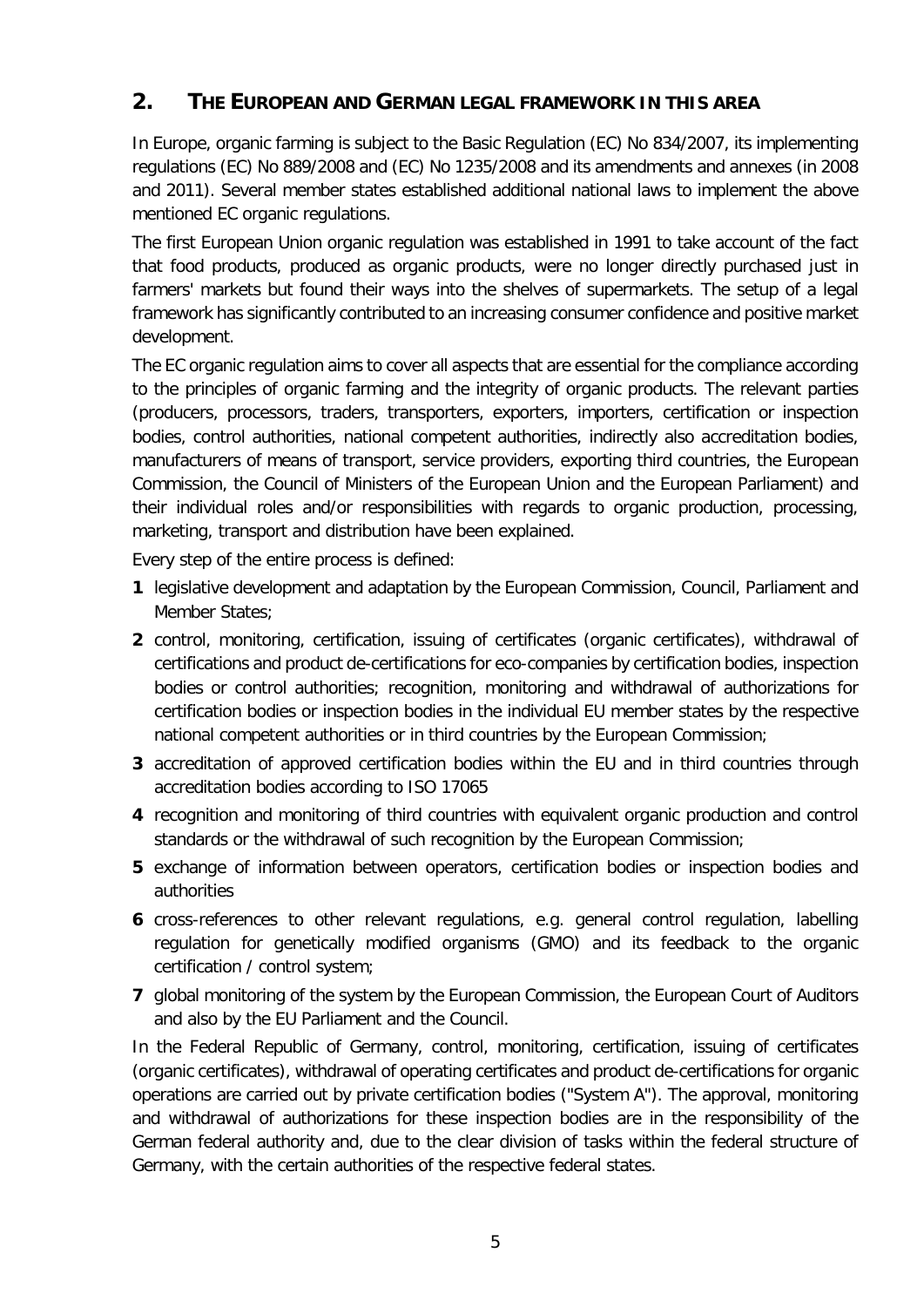The following table visualizes the institutions involved in the implementation of the EC Eco-Regulation:

| <b>Administrative level</b> | Legislation                                                                                                                                                   | <b>Institution</b>                                      |
|-----------------------------|---------------------------------------------------------------------------------------------------------------------------------------------------------------|---------------------------------------------------------|
| European Union              | (EC)<br>Regulation<br>No<br>834/2007; European<br>Basic<br>Implementing Regulations (EC) No 889/2008 and European Council<br>(EC) No 1235/2008                | Commission                                              |
| Member State                | "National act for implementing the regulations                                                                                                                | Federal Ministry of Food and                            |
| (here: Federal Republic     | of the European Union in the field of organic<br>farming (Öko-Landbaugesetz - ÖLG)";                                                                          | Agriculture (BMEL);<br>Federal Institute for            |
| of Germany)                 | "Ordinance on the admission of inspection<br>bodies according to the Öko-Landbaugesetz<br>(ÖLG-Kontrollstellen-Zulassungsverordnung /<br>ÖLG-KontrollStZulV)" | Agriculture and Food (BLE)                              |
| <b>Federal State</b>        | "Notice on the implementation of legislation in<br>the field of organic farming (Ref.: Z5-7670-1 /<br>125)"                                                   | Bavarian State Ministry for                             |
| (e.g.: Bavaria)             |                                                                                                                                                               | food, agriculture and<br>forestry (StMELF);             |
|                             |                                                                                                                                                               | Bavarian State Research<br>Center for Agriculture (LfL) |

The accreditation of the certification/control/inspection bodies in Germany is ensured by the German accreditation body "Deutsche Akkreditierungsstelle GmbH (DAkkS)" according to ISO 17065 and referring to European regulation (EC) No 765/2008.

On a private level, the organic producer associations in Germany (e.G.: Demeter, Bioland, Biokreis, Naturland, etc.) developed binding regulations for ecological agricultural production long time before establishing the EC organic regulation in 1991. Their regulations are, in most details, more stringent than the organic regulations of the European Union and are nationally and internationally considered as high level standards among processors and consumers.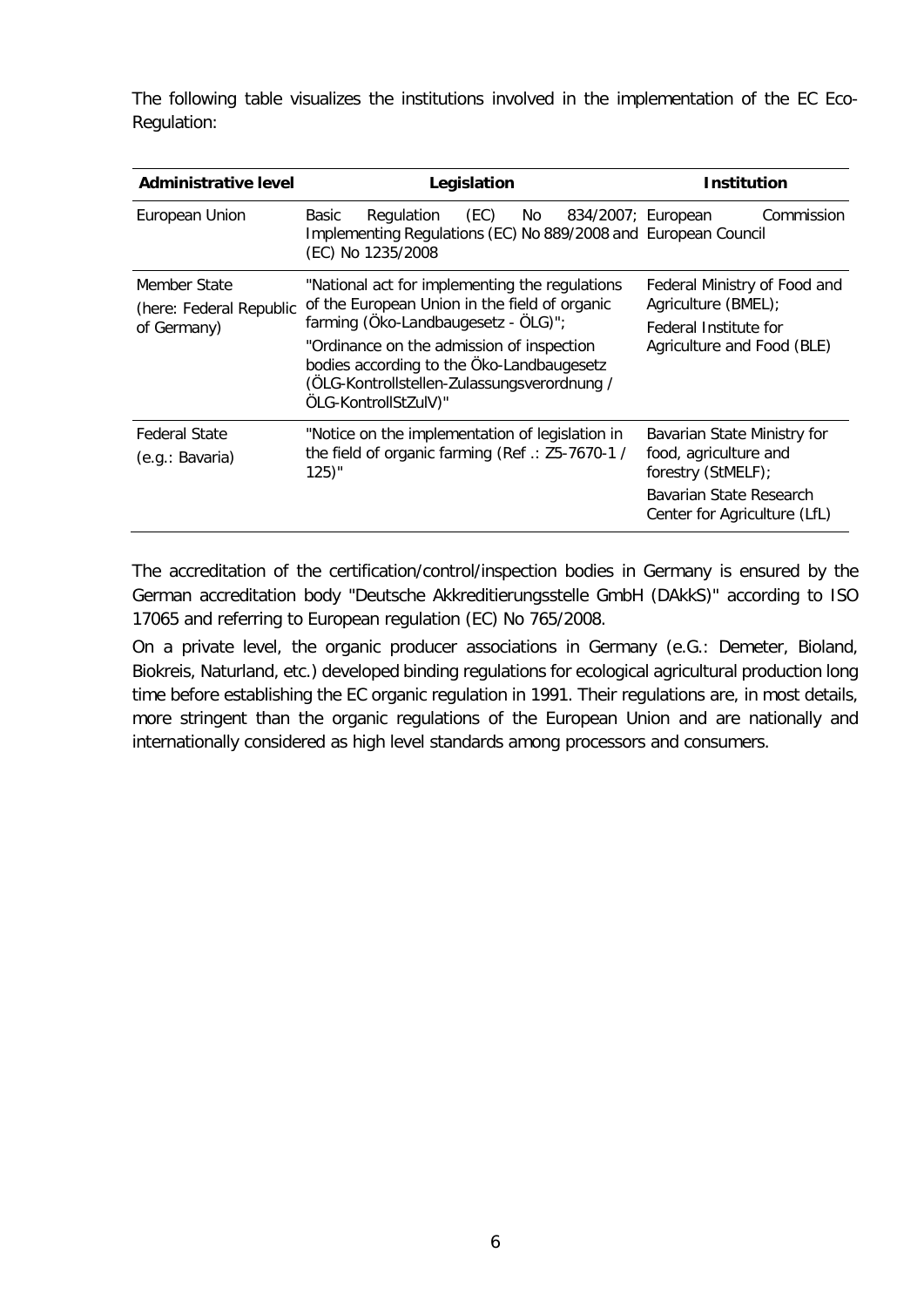# <span id="page-6-0"></span>**3. COMMENTARY ON THE UKRAINIAN DRAFT LAW**

The organic food sector is increasing throughout the world. The demand for organic raw materials and processed organic food is steadily growing, particularly in the countries of North America and Western Europe, which continue to fill their domestic market gap between production and demand by importing organic products from third countries.

Against this background, the introduction of a legal framework for organic farming in Ukraine is generally regarded as an indispensable tool for a successful development of this specific agricultural food sector. Thus, the Ukrainian government expects as well, that establishing the present draft law leads to an important growth for domestic production and marketing. It is of national interest not only to export organic products, but also to develop its own domestic market for organic products in order to generate more value in Ukraine and to gain independence from international market fluctuations.

Regarding the harmonization between the present Ukrainian draft law and the regulations of the European Union, an intensive exchange of experts seems advisable. Exemplarily it may be mentioned here, that the International Federation of Organic Agricultural Movement (IFOAM) provides an appropriate program for developing a national organic standard and the support of embedding it in the "international family of organic standards". The earlier an exchange may take place, the higher the possibility of future recognition in the international context, e.g. towards future equivalency agreements. Generally it needs to be clarified how a legal framework for the Ukraine is fitting to its administrative structure and the actual existing state capacity (e.g. limited staffing).

However, a legal framework in such an evolving market segment like the organic food market is subject to certain risks, which should be included in further considerations:

- small and medium-sized enterprises are endangered to be excluded from this market due to high certification fees and disproportionate, bureaucratic efforts.
- strongly restrictive rules, e.g. the lack of a reasonable derogation system for production factors such as seed, processing ingredients, etc., that are not available in organic quality in the Ukraine, may inhibit the development of certain production and/or processing branches and could cause value losses in the country.
- on the other hand, weak regulations and/or insufficient application of a legal framework and, as a result, repeatedly events of contamination in organic products with unallowed substances may lead to the total loss of credibility of the entire business sector.

The comparison of the present draft law with the corresponding regulations of the European Union organic regulations shows the necessity of exact definitions. Uncertainties in the legal basis can lead to considerable risks, as described above.

# **e.g.: Section I. GENERAL PROVISIONS**

# **Article 1. Definitions**

- the definitions for 'food', 'feed' and 'placing on the market', for 'aquaculture' and for some other terms seem partly short or not sufficient yet.

## **e.g.: Section II. RIGHTS AND OBLIGATIONS OF ORGANIC MARKET ENTITIES**

**Article 4. Rights and obligations of market operators**

- the use of terms referring to organic production is specified to 'one-syllable words' in the present

<sup>-</sup> very detailed and precise definitions could be found in regulation (EC) No 178/2002, No 1198/2006 and No 834/2007 etc.. Adjustments / comparisons are recommended.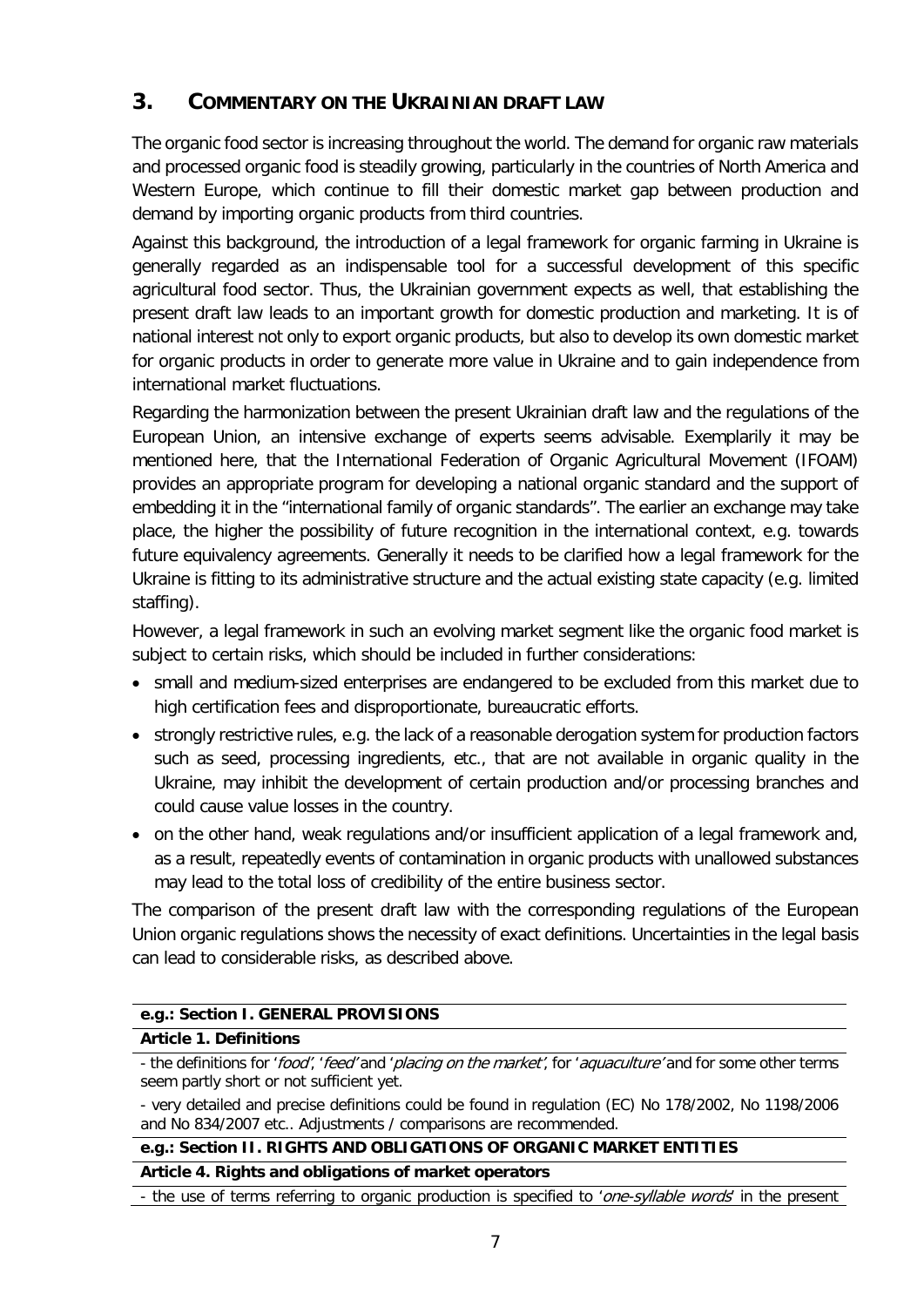draft. It might be advisable to waive of that limit by following the definitions in EC regulation (No 834/2007, Title 4, Article 23).

Precise definitions should also cover as far as possible all branches and aspects of the organic farming sector, both plant and animal production, processing and marketing.

## **e.g.: Section V. ORGANIC PRODUCTION**

## **Article 13. Sectors of organic production**

"1. The sectors of organic production include: organic crop production (including seed and plant propagation as well as wild collection); organic livestock production (including beekeeping); organic mushroom production (including growing organic yeast); organic aquaculture; growing organic seaweed; organic food and feed production (including, organic viticulture)."

- It is advisable to clarify in this section, that collection, processing, packaging, storage, trans-port, distribution and retailing are sectors of organic production as well – (as for example described in EC No 889/2008, Title 2).

#### **Article 17. Requirements to organic crop production**

- more detailed requirements could be found in regulation (EC) No 834/2007, Title 3, Chapter 2, Article 12. The adjustment / comparison is recommended.

#### **Article 18. Requirements to organic livestock production**

- more detailed requirements could be found in regulation (EC) No 834/2007, Title 3, Chapter 2, Article 14. The adjustment / comparison is recommended.

A list of permitted substances to be updated constantly appears more appropriate than a list of prohibited substances. Consequently it is already mentioned in Section XI, "Final and Transitional Provisions", of the present draft law. However, it is advisable to refer to such a list in the implementation regulations above.

## **e.g.: Section V. ORGANIC PRODUCTION**

**Article 14. General requirements to organic production**

"[…] 2. In organic production it is prohibited to use: […] chemically synthesized substances, including agricultural chemicals, pesticides, hormones, growth promoters and feed additives […]."

As described in (EC) No 834/2007 the use of formulations like "synthetic ... shall not be used; ... such … substances … may only be used if they have been authorized for use in organic production" are suggested as more viable.

Just as important is the clear designation of the state bodies, which are to be involved in the implementation of the state legal act for organic farming. The clear assignment of the respective responsibilities is mandatory. Overlaps in specific areas of responsibility are to be avoided with regards to the efficiency of the implementation of these regulations.

#### **e.g.: Section IV. POWERS OF STATE AUTHORITIES THAT EXERCISE STATE CONTROL AND REGULATION IN ORGANIC PRODUCTION, DISTRIBUTION AND LABELLING OF ORGANIC PRODUCTS**

#### **Article 10, 11 and 12. Powers of …**

It is advisable to mention the necessity of an effective coordination between the delegating competent authorities. Furthermore it might be useful to name specifically the involved institutions like the "authority that accredited the certification bodies".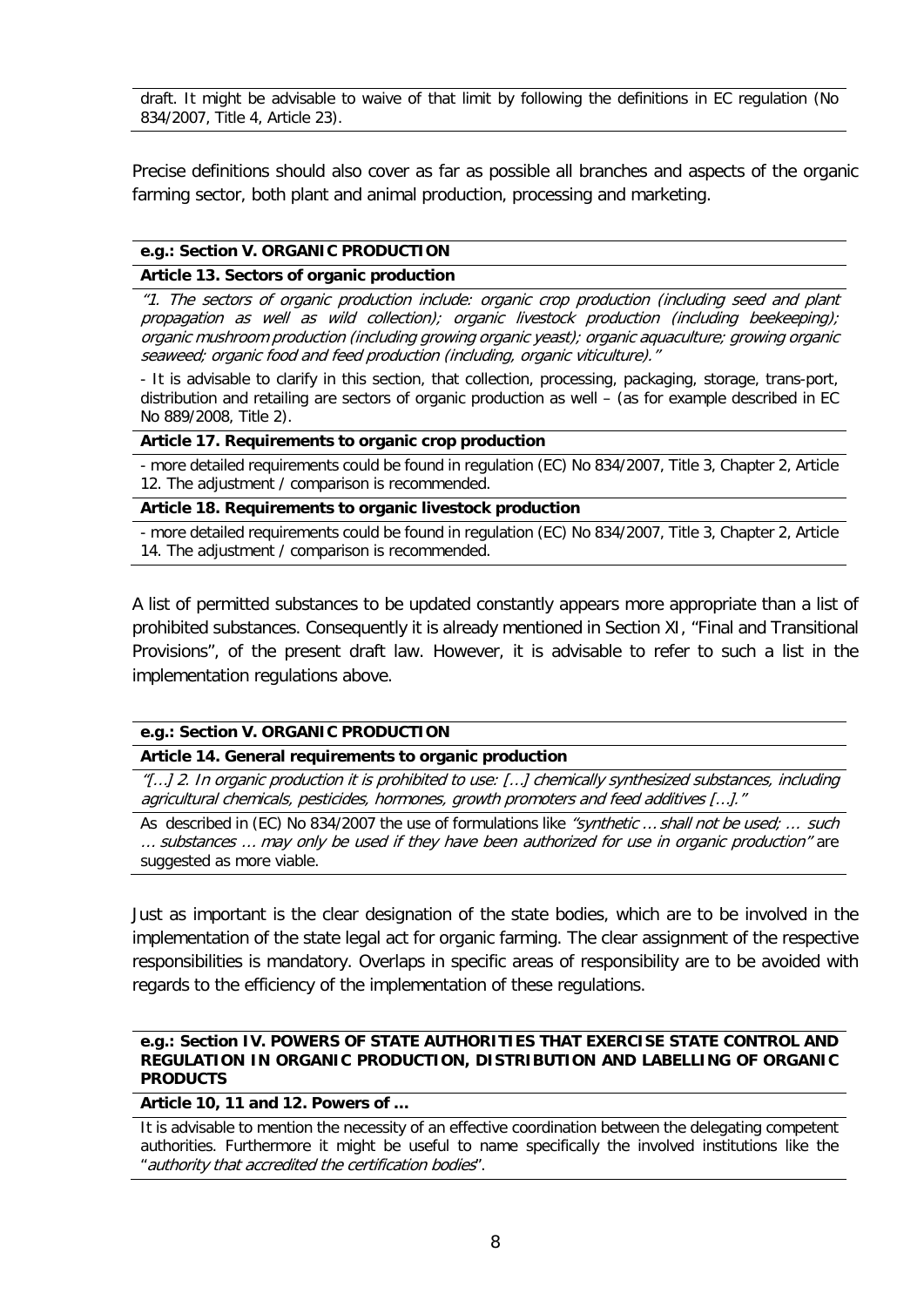Furthermore, the scope of the future law should be precisely defined. It is necessary to clarify whether the law will also apply in the future to those organic farms in Ukraine which produce only for the European organic market. Parallel frames are not recommended. All companies should have the possibility to freely access markets in the Ukraine and abroad.

#### **e.g.: Section VІ. DISTRIBUTION AND LABELLING OF ORGANIC PRODUCTS**

**Article 32. Requirements to distribution of organic products** 

## **e.g.: Section ІX. INTERNATIONAL COOPERATION**

**Article 36. International cooperation of Ukraine in organic production, distribution and labelling of organic products**

"A product imported from a third country may also be placed on the community market as organic provided that: (a) the product has been produced in accordance with production rules equivalent to those referred to in Titles III and IV […]"

- It should be clarified at this point, that the EU organic standard is equivalent and use of EU organic inputs allowed and in according to the present law.

Processing operations should not be subject to disproportionate barriers to the procurement of ingredients not available in Ukraine.

## **e.g.: SECTION V. ORGANIC PRODUCTION**

**Article 17. Requirements to organic crop production**

"1. Requirements to organic crop production: […] use of organic seeds and propagating material […]" - The option of derogation should be included and mentioned here. See e.g. EC 889/2008, Section 2, Article 45.

#### **Article 22. Exceptions from requirements to organic production**

"[…] If an organic ingredient for food or feed production is not available on the market, a certification body may provide a onetime permission to use a nonorganic ingredient (in conversion) at the request of an operator provided that it is not directly prohibited by this Law and there is a documentary confirmation of the necessity to use this ingredient. Nevertheless, the share of nonorganic ingredients in a product shall not exceed 5% without including a share of water and salt […]".

- It has to be clarified, if only in conversion ingredients are allowed. Furthermore, there is obviously a list of prohibited ingredients and substances, which is not yet mentioned before. And in the end, it is not clear yet, whether the exceeding 5% use of non-organic inputs is allowed or not. If the latter applies, it should be noted that it is stricter than e.g. the EC organic regulation in those cases.

Ultimately, it must be clear to all who are concerned in this legislation process, that the expectations for a legal framework in this sector and the objectives for a future positive development of the organic market can only be achieved by further accompanying policy measures.

In addition to the participation of and the state support for private institutions and initiatives in the development of organic farming in Ukraine, the development of a national policy strategy plays a decisive role. Experience in Germany shows, that supporting measures, as for example, organic research, organic farming knowledge transfer, organic marketing and awareness-raising are important impulses for the domestic production, processing, marketing and demand. Certain challenges such as the different operating structures (small scale farms and agriculture holdings) in the Ukraine can also be addressed.

The "Federal Program for Organic Farming and Other Forms of Sustainable Agriculture" at the Federal Institute for Agriculture and Food (BLE) and the "BioRegio Bayern 2020" state program